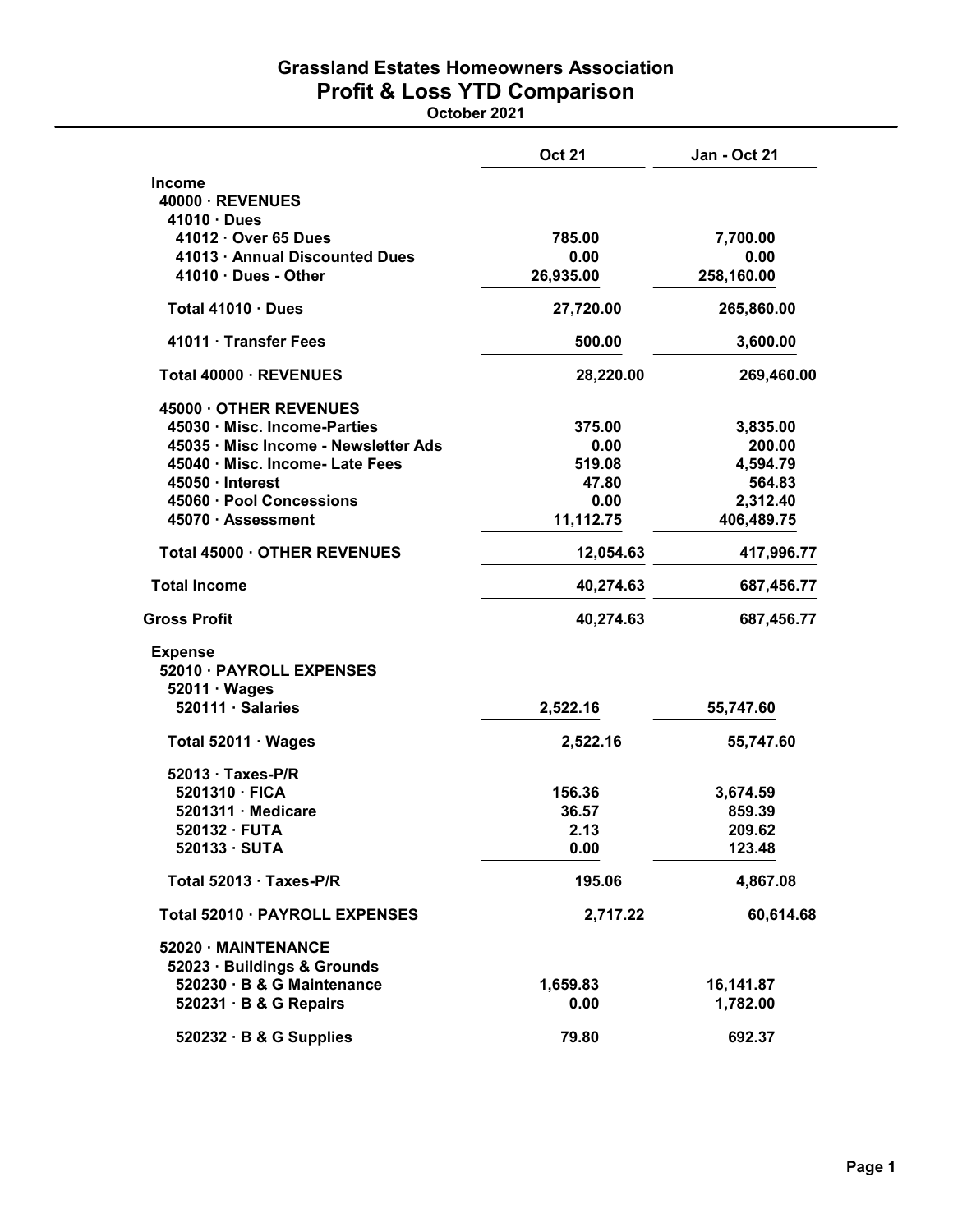## Grassland Estates Homeowners Association Profit & Loss YTD Comparison

October 2021

|                                                   | <b>Oct 21</b> | <b>Jan - Oct 21</b> |
|---------------------------------------------------|---------------|---------------------|
| 520233 · B & G Utilities                          |               |                     |
| 5202331 · B & G Electric                          | 200.17        | 1,941.86            |
| 5202332 · B & G Gas                               | 63.76         | 1,554.44            |
| 5202333 · B & G Water                             | 120.17        | 906.60              |
| Total 520233 · B & G Utilities                    | 384.10        | 4,402.90            |
| Total 52023 · Buildings & Grounds                 | 2,123.73      | 23,019.14           |
| 52024 · Pool                                      |               |                     |
| 520240 · Pool Maintenance                         | 1,840.25      | 13,798.00           |
| 520241 · Pool Repairs                             | 140.00        | 2,120.65            |
| 520242 · Pool Supplies<br>520243 · Pool Utilities | 1,050.78      | 7,138.62            |
| 5202431 · Pool Electricity                        | 467.46        | 3,326.53            |
| 5202432 · Pool Gas                                | 59.80         | 2,176.01            |
| 5202433 · Pool Water                              | 1,643.72      | 9,483.97            |
| Total 520243 · Pool Utilities                     | 2,170.98      | 14,986.51           |
| 5202434 · Pool Concessions                        | 0.00          | 1,730.40            |
| 5202435 · Pool Remodel                            | 193.80        | 469,611.69          |
| Total 52024 · Pool                                | 5,395.81      | 509,385.87          |
| 52025 · Common Area                               |               |                     |
| 520250 · CA Maintenance                           | 829.92        | 14,555.05           |
| 520251 · CA Repairs<br>520253 · CA Utilities      | 0.00          | 11,295.00           |
| 5202531 · CA Electric                             | 88.82         | 656.02              |
| 5202533 · CA Water                                | 1,581.94      | 6,590.35            |
| Total 520253 · CA Utilities                       | 1,670.76      | 7,246.37            |
| Total 52025 · Common Area                         | 2,500.68      | 33,096.42           |
|                                                   |               |                     |
| Total 52020 · MAINTENANCE                         | 10,020.22     | 565,501.43          |
| 52060 · INSURANCE                                 |               |                     |
| 52061 · Directors & Officers Insurance            | 0.00          | 4,282.00            |
| 52064 · Liability Insurance                       | 0.00          | 11,126.00           |
| 52066 · Workers Compensation                      | 0.00          | 657.00              |
| Total 52060 · INSURANCE                           | 0.00          | 16,065.00           |
| 52090 · TAXES-OTHER                               |               |                     |
| 52094 · Income Tax                                | 0.00          | 588.00              |
| 52090 · TAXES-OTHER - Other                       | 0.00          | 0.00                |
| Total 52090 · TAXES-OTHER                         | 0.00          | 588.00              |